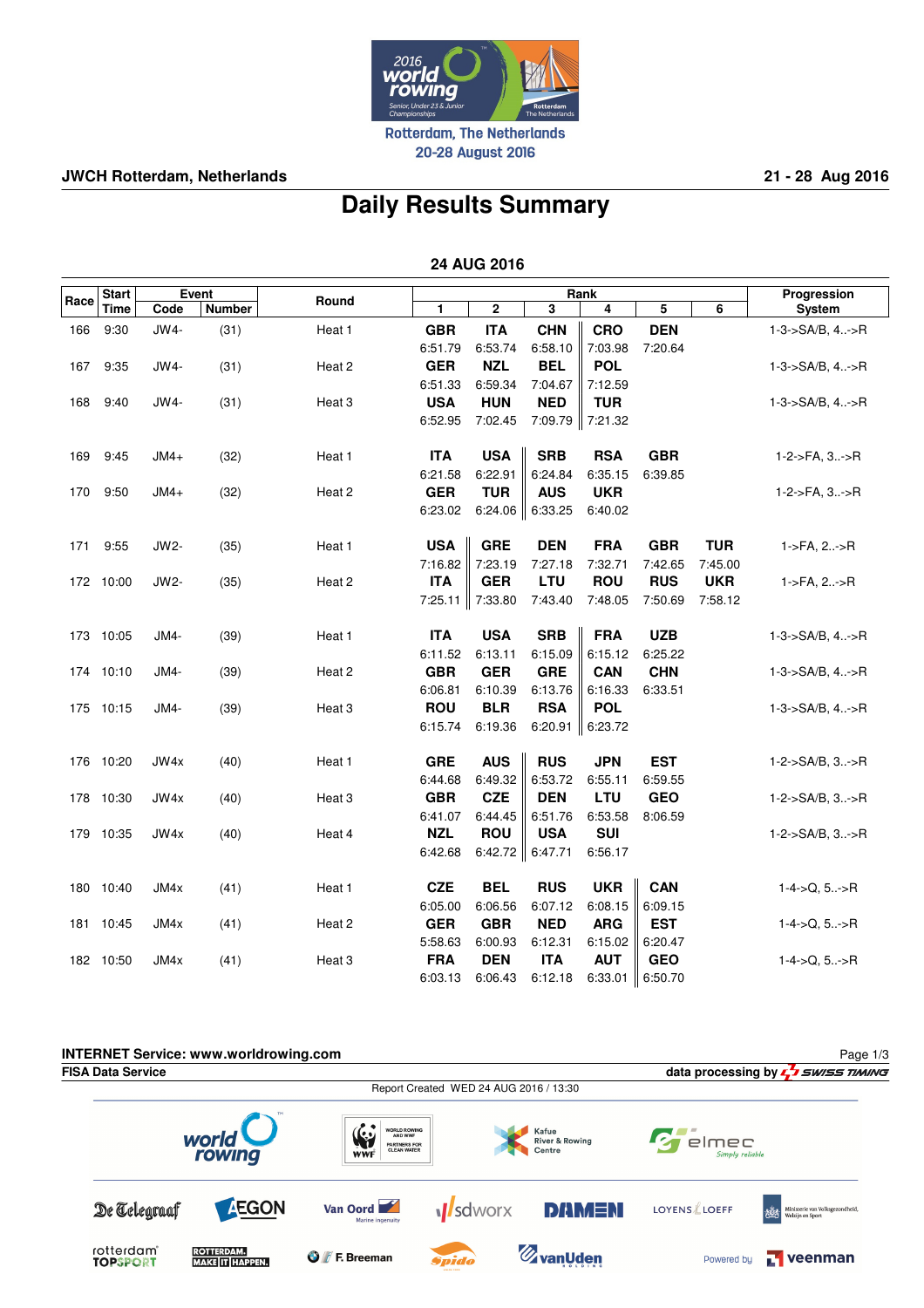

20-28 August 2016

## **JWCH Rotterdam, Netherlands 21 - 28 Aug 2016**

## **Daily Results Summary**

 **24 AUG 2016**

|      | <b>Start</b> |                   | Event         |        |                       |                      |                       | Rank                  |                       |                       | Progression                 |
|------|--------------|-------------------|---------------|--------|-----------------------|----------------------|-----------------------|-----------------------|-----------------------|-----------------------|-----------------------------|
| Race | Time         | Code              | <b>Number</b> | Round  | 1                     | 2                    | 3                     | 4                     | 5                     | 6                     | System                      |
| 183  | 10:55        | JM4x              | (41)          | Heat 4 | <b>HUN</b>            | <b>GRE</b>           | <b>AUS</b>            | <b>NOR</b>            | <b>CHN</b>            |                       | $1-4$ ->Q, 5->R             |
|      |              |                   |               |        | 6:05.12               | 6:06.28              | 6:06.94               | 6:07.89               | 6:09.16               |                       |                             |
|      | 184 11:00    | JM4x              | (41)          | Heat 5 | <b>USA</b>            | <b>NZL</b>           | <b>SLO</b>            | <b>CRO</b>            | <b>JPN</b>            |                       | $1 - 4 - > Q, 5 - > R$      |
|      |              |                   |               |        | 6:02.17               | 6:04.12              | 6:09.29               | 6:14.43               | 6:18.80               |                       |                             |
|      |              |                   |               |        |                       |                      |                       |                       |                       |                       |                             |
|      | 185 11:05    | JM <sub>2</sub> x | (38)          | Heat 1 | <b>GBR</b>            | <b>ESP</b>           | <b>GRE</b>            | <b>LAT</b>            | <b>JPN</b>            | <b>KOR</b>            | $1 - 4 - > Q, 5 - > R$      |
|      |              |                   |               |        | 6:35.13               | 6:39.21              | 6:39.64               | 6:41.82               | 6:42.59               | 6:54.47               |                             |
|      | 186 11:10    | JM2x              | (38)          | Heat 2 | <b>GER</b>            | <b>TUR</b>           | LTU                   | <b>DEN</b>            | <b>BRA</b>            | <b>UKR</b>            | $1-4$ ->Q, $5$ ->R          |
|      |              |                   |               |        | 6:30.09               | 6:32.46              | 6:38.51               | 6:40.42               | 6:53.81               | 7:13.55               |                             |
|      | 187 11:15    | JM <sub>2x</sub>  | (38)          | Heat 3 | <b>HUN</b>            | <b>CAN</b>           | <b>ITA</b>            | <b>MEX</b>            | <b>BUL</b>            | <b>AUT</b>            | $1-4$ ->Q, $5$ ->R          |
|      |              |                   |               |        | 6:30.40               | 6:31.04              | 6:31.53               | 6:36.61               | 6:54.75               | 6:56.69               |                             |
| 188  | 11:20        | JM <sub>2</sub> x | (38)          | Heat 4 | <b>NED</b>            | <b>CHN</b>           | <b>EST</b>            | <b>USA</b>            | <b>PAR</b>            | <b>MAR</b>            | $1 - 4 - > Q, 5 - > R$      |
|      |              |                   |               |        | 6:32.18               | 6:43.17              | 6:46.78               | 6:48.02               | 6:54.24               | 7:28.61               |                             |
|      | 189 11:25    | JM <sub>2</sub> x | (38)          | Heat 5 | <b>NZL</b>            | <b>IRL</b>           | <b>BLR</b>            | <b>RSA</b>            | <b>CZE</b>            | <b>ZIM</b>            | $1-4$ ->Q, 5->R             |
|      |              |                   |               |        | 6:28.44               | 6:33.28              | 6:33.35               | 6:37.82               | 6:50.74               | 6:55.24               |                             |
|      |              |                   |               |        |                       |                      |                       |                       |                       |                       |                             |
|      | 177 11:30    | JW4x              | (40)          | Heat 2 | <b>CHN</b>            | <b>GER</b>           | <b>ITA</b>            | <b>CAN</b>            | <b>AUT</b>            |                       | $1 - 2 - S A/B$ , $3 - S R$ |
|      |              |                   |               |        | 6:38.78               | 6:38.82 $\ $ 6:39.20 |                       | 6:50.51               | 6:56.05               |                       |                             |
|      |              |                   |               |        |                       |                      |                       |                       |                       |                       |                             |
|      | 190 11:40    | JM <sub>1x</sub>  | (34)          | Heat 1 | <b>POL</b>            | <b>SUI</b>           | <b>AUT</b>            | <b>SVK</b>            | <b>GEO</b>            | <b>PAR</b>            | $1 - 4 - > Q, 5 - > R$      |
|      |              |                   |               |        | 7:08.07               | 7:08.65              | 7:17.23               | 7:24.47               | 7:26.24               | 7:57.66               |                             |
|      | 191 11:45    | JM1x              | (34)          | Heat 2 | <b>SLO</b>            | <b>BEL</b>           | <b>CRO</b>            | <b>COL</b>            | <b>ESA</b>            | <b>SRI</b>            | $1-4$ ->Q, $5$ ->R          |
|      |              |                   |               |        | 7:07.17               | 7:09.76              | 7:14.91               | 7.31.84               | 7:49.99               | 7:55.85               |                             |
|      | 192 11:50    | JM <sub>1x</sub>  | (34)          | Heat 3 | <b>DEN</b>            | <b>HUN</b>           | <b>USA</b>            | <b>ITA</b>            | <b>BAH</b>            | <b>UZB</b>            | $1-4->Q, 5>R$               |
|      |              |                   |               |        | 7:14.06<br><b>BLR</b> | 7:17.53<br>LTU       | 7:19.03<br><b>BRA</b> | 7:21.47<br><b>NED</b> | 7:27.08<br><b>MDA</b> | 7:36.07<br><b>TUN</b> |                             |
| 193  | 11:55        | JM <sub>1x</sub>  | (34)          | Heat 4 | 7:05.35               | 7:07.44              | 7:10.37               |                       |                       |                       | $1-4$ ->Q, $5$ ->R          |
|      |              |                   |               |        | <b>GER</b>            | <b>NZL</b>           | <b>SRB</b>            | 7:16.58<br><b>LUX</b> | 7:24.63<br><b>GUA</b> | 7:50.31               |                             |
|      | 194 12:00    | JM <sub>1x</sub>  | (34)          | Heat 5 | 7:16.36               |                      | 7:45.47               | 7:49.94               | 8:12.27               |                       | $1-4$ ->Q, 5->R             |
|      |              |                   |               |        |                       | 7:19.79              |                       |                       |                       |                       |                             |
|      | 195 12:05    | JM2-              | (36)          | Heat 1 | <b>AUT</b>            | <b>BUL</b>           | <b>GBR</b>            | <b>DEN</b>            | <b>CHI</b>            | LTU                   | 1->SA/B, 2->R               |
|      |              |                   |               |        | 6:49.83               | 6:50.39              | 6:52.70               | 6:54.96               | 6:56.58               | 6:58.55               |                             |
| 196  | 12:10        | JM2-              | (36)          | Heat 2 | <b>GRE</b>            | <b>ITA</b>           | <b>FRA</b>            | <b>NZL</b>            | <b>CAN</b>            | <b>SUI</b>            | 1->SA/B, 2->R               |
|      |              |                   |               |        | 6:38.07               | 6:49.96              | 6:52.96               | 6:55.11               | 6:56.99               | 6:58.12               |                             |
|      | 197 12:15    | JM2-              | (36)          | Heat 3 | <b>GER</b>            | <b>RSA</b>           | <b>MEX</b>            | <b>TUR</b>            | <b>ARG</b>            |                       | 1->SA/B, 2->R               |
|      |              |                   |               |        | 6:42.82               | 6:47.69              | 6:51.42               | 6:56.36               | 6:57.36               |                       |                             |
|      | 198 12:20    | JM2-              | (36)          | Heat 4 | <b>USA</b>            | <b>NED</b>           | <b>NOR</b>            | <b>CZE</b>            | <b>KAZ</b>            |                       | 1->SA/B, 2->R               |
|      |              |                   |               |        | 6:44.91               | $\  7:00.38$         | 7:11.82               | 7:23.23               | <b>BUW</b>            |                       |                             |